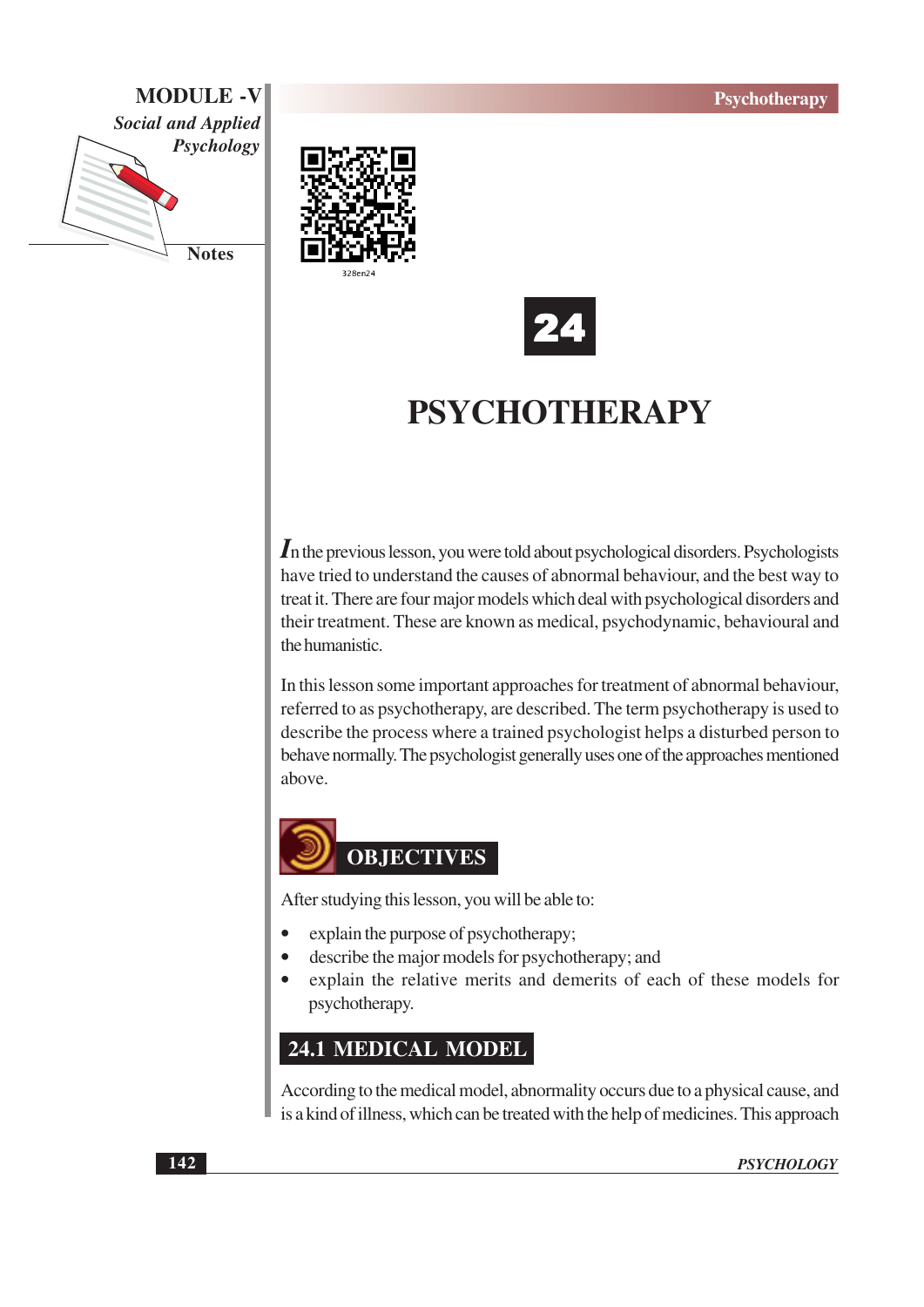examines the role of genetics and imbalances in neurotransmitters. The therapeutic approaches used in the medical model are referred to as somatic therapy. Three somatic therapies which are currently used are chemotherapy, electro convulsive therapy (ECT) and psychosurgery.

ECT involves administering electric current for short duration through electrodes to the head of the person suffering from psychological disorder. For example, in unilateral ECT, two electrodes are attached to the temple region and a current of approx 200 milliamps at 110 volts, is passed from one electrode to another for  $0.5 - 4$  seconds. ECT is used to treat depression, bipolar disorder (maniadepression), and obsessive compulsive disorders.

Psychosurgery involves performing surgery on the brain to alter psychological functioning. It is used only as a last resort in extreme psychological disturbance like in aggressive schizophrenics.

The most common and effective somatic approach is chemotherapy which involves giving medicines to the person with disorders. There are three main types of medicines. Neuroleptics (major tranquilizers or antipsychotics) are mainly used to treat schizophrenia and mania. Antidepressants are used to treat several disorders including depression. Anxiolic drugs (minor tranquilisers) are mainly used in anxiety disorders.

# **INTEXT OUESTIONS 24.1**

Fill in the blanks below:

- 1. The therapeutic approaches used in the medical model are called  $therefore$  therapy.
- and \_\_\_\_\_\_\_\_\_\_\_\_\_\_\_\_.
- 
- 
- 5. Anxiolic drugs are mainly used in disorders.

### 24.2 PSYCHODYNAMIC THERAPY

As you read earlier Sigmund Freud's psychodynamic model looks at mental disorders as caused by internal, psychological factors, which are basically

#### **PSYCHOLOGY**

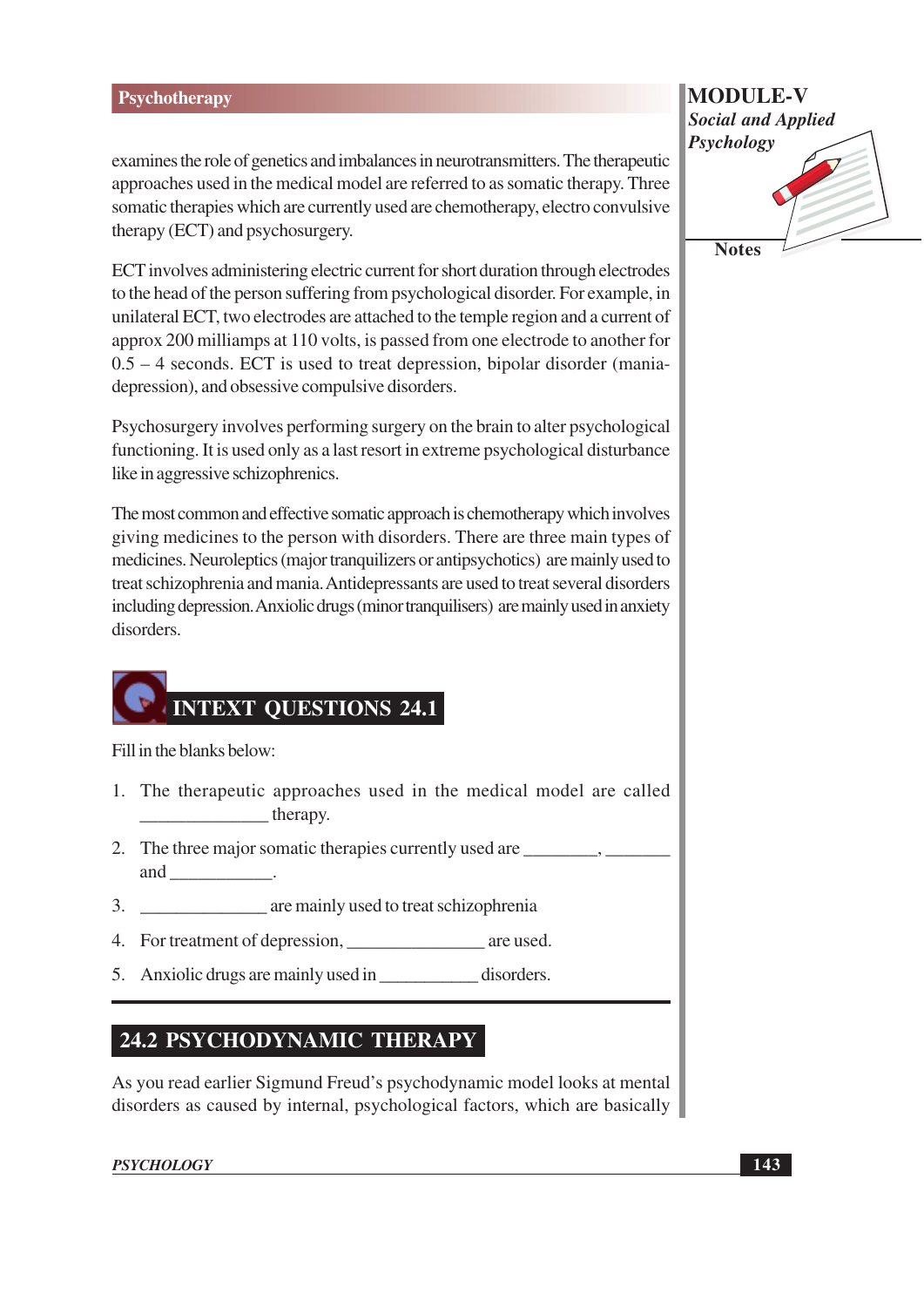

**Notes** 

unresolved, unconscious, childhood conflicts. Therapy in this model is referred to as psychoanalysis. The purpose of psychoanalysis is to understand the unconscious conflicts which are responsible for a person's mental disorder, and then to make the person consciously aware of it. This allows the person to deal more effectively with his or her problems.

The approach most widely used in psycho-analysis is a technique called free association. The basic procedure is that the patient says whatever comes to mind, since this bypasses the ego's role of censoring or blocking threatening unconscious impulses. The ultimate goal of psychoanalysis is major modification of personality to enable people to deal with problems in a realistic way, without using defense mechanisms. Sometimes, hypnosis and dream interpretation are also used to help the therapeutic process.

### **24.3 BEHAVIOURAL MODEL**

As you learnt in the earlier lesson, in the behavioural model, disorders are viewed as lerned maladaptive behaviours. Watson was the first person to suggest that mental disorders such as phobias (extreme fear of certain objects, people or situations e.g. rats or snakes etc.) can be explained in terms of the mechanisms of conditioning. The behaviour therapies use classical conditioning principles, whereas behaviour modification techniques are based on operant conditioning (You were told about the types of conditioning in lesson 6).

In behaviour therapy, the assumption is that if maladaptive behaviour can be acquired through classical conditioning, they can also be unlearned by the same principles. Three approaches based on behaviour therapy are—implosion therapy, flooding, and systematic densensitisation (SD). Implosion therapy and flooding are based on the concept that if the stimulus causing a fear response (e.g. snakes) is repeatedly presented without the unpleasant experience that accompanies it, it loses its power to evoke a fear response.

In implosion therapy, the therapist again and again exposes the person to mental images of the feared stimulus in the safety of his room. The person is asked to imagine the most frightening form of contact with the feared object. After a number of trials, the stimulus (e.g. snakes) loses its power to cause anxiety.

In flooding the individual is forced to face the situation causing fear or anxiety. For example a person afraid of heights, may be forced to stay on the roof of a tall building. With some persons, this approach is effective and removes the fear of the situation. Implosion therapy and flooding have limited effectiveness. A better procedure is called systematic de-sensitization.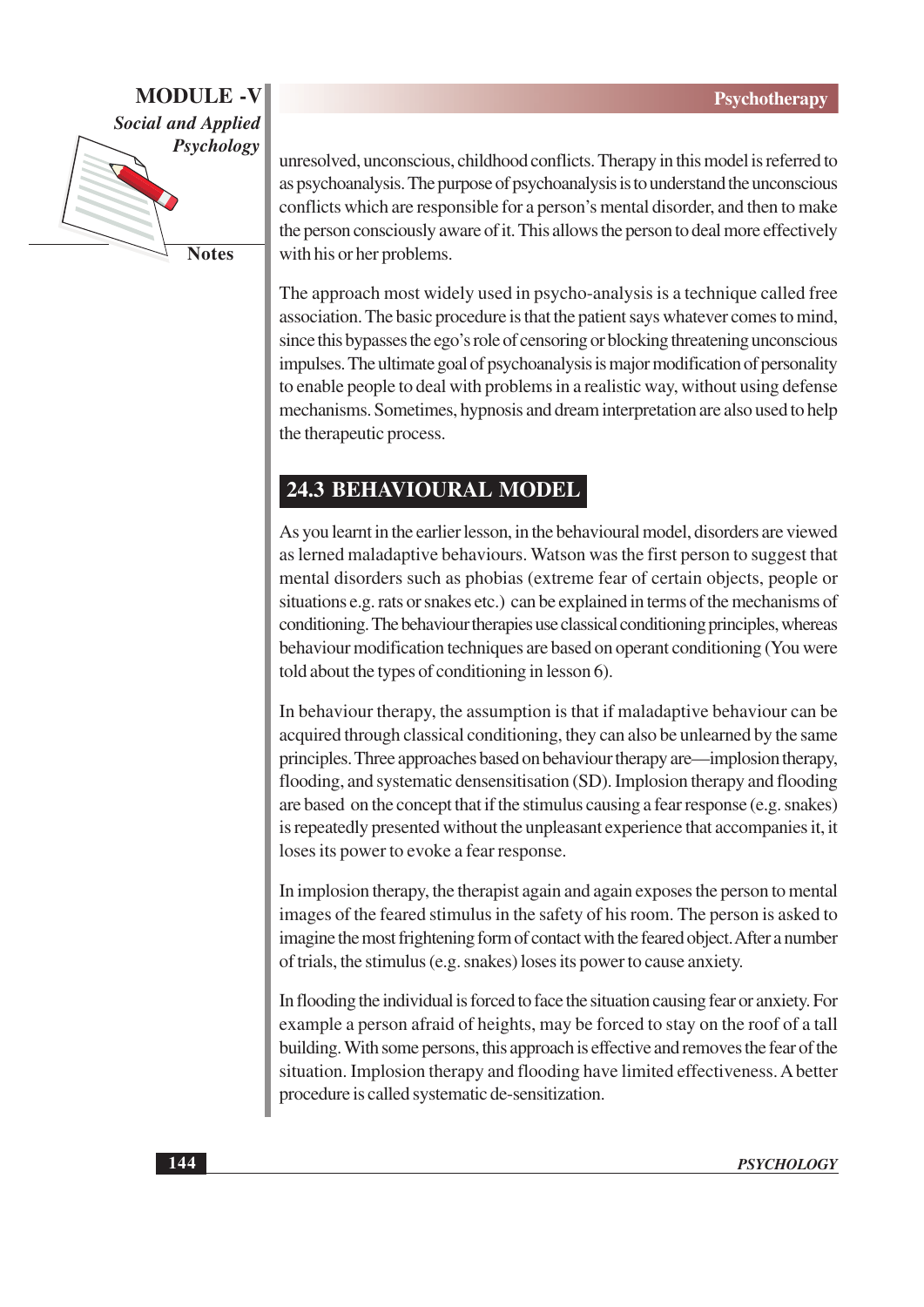In systematic desensitization, the person is asked to construct a series of scenes or events which gradually lead the person to face the object/situation which causes the fear. For example, a person who has a fear of dead bodies may be asked to imagine an ambulance and then focus on relaxation. Then he maybe asked to go close to a cremation ground and finally (through a number of intermediate steps) the person may be asked to come close to a dead body, and at the same time, focus on relaxation.

As mentioned above apart from the approaches based on classical conditioning there are certain therapies based on operant conditioning called behaviour modification. There are a number of therapies based on operant conditioning, but all of them consists of three basic steps. The first objective is identification of the undesirable or maladaptive behaviours. The second step involves identification of the reinforcers that maintain the maladaptive behaviours. The last step involves restructuring the environment in such a way that the maladaptive behaviour is no longer reinforced.

One way to eliminate behaviours which are not desirable is to remove the stimuli that maintain them. This is based on the idea that removing the stimuli will extinguish the behaviour that was earlier reinforced by it. Another method involves use of stimuli which have a negative impact in the form of punishment for voluntary maladaptive behaviour. Operant conditioning can also be used to increase desirable behaviours by giving positive reinforcement when the desirable behaviour is carried out. For example, if we want a child to study everyday we could reinforce study by allowing to watch a T.V programme of his choice, every time he studies, say, at best for one hour.

In recent years, a social learning approach to psychotherapy has emerged. This model is a link between behaviour and cognitive model of personality. Cognitive approaches view mental disorders as caused by "irrational beliefs" or faulty thinking. Therapy involves cognitive restructuring or changing one's way of thinking. For example, if a person believes that a black cat crossing in front of them will cause problems, he may be made to experience it many times till (s) he realized that there is no link between cat and negative events, and thus changes their thinking.



Fill in the blanks below:

(i) The approach most widely used in psychoanalysis is a technique called free

## **MODULE-V Social and Applied** Psychology **Notes**

#### **PSYCHOLOGY**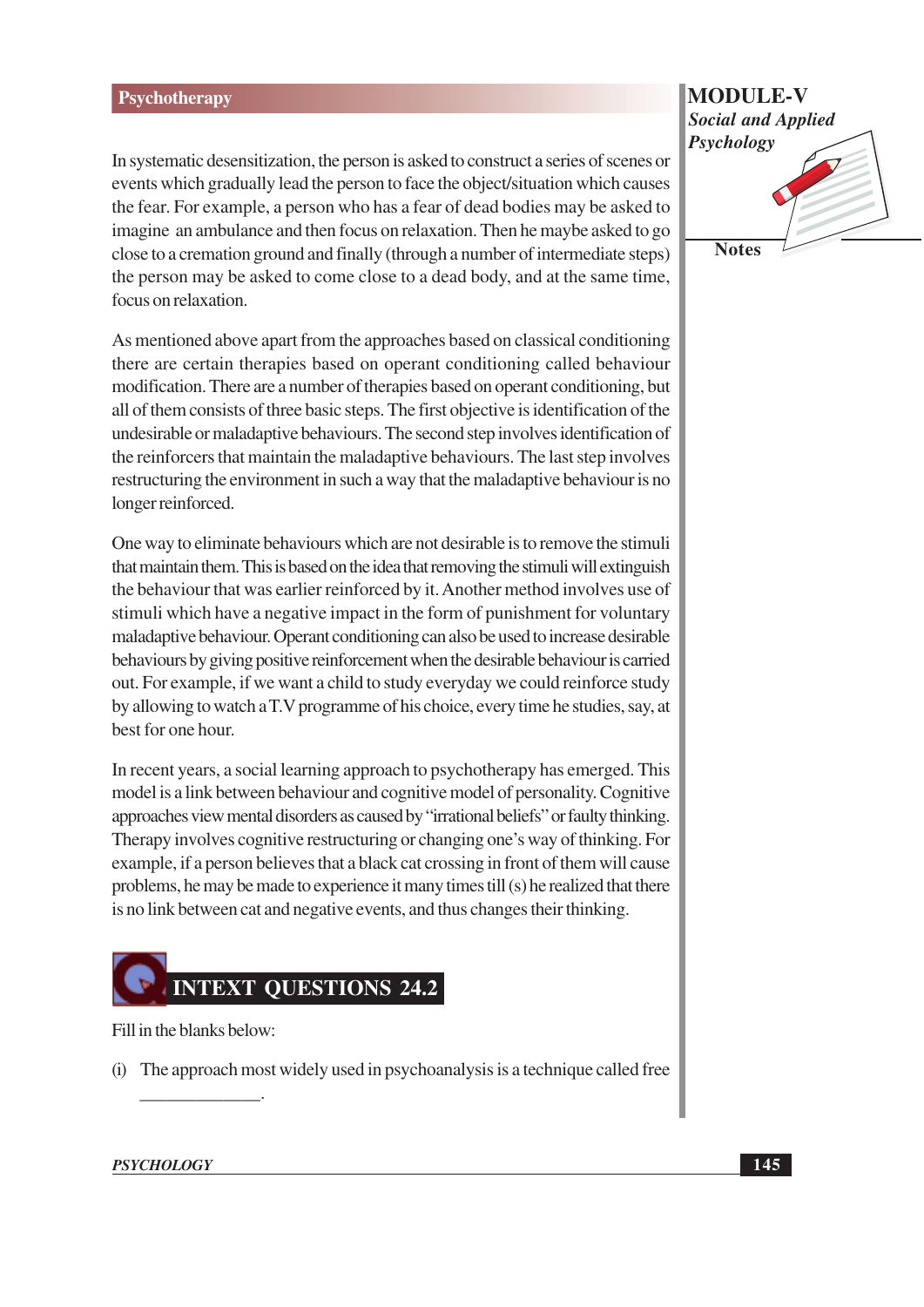**MODULE-V Social and Applied** Psychology **Notes** 

- (ii) The purpose of psychoanalysis is to understand the conflicts which are responsible for a person's abnormal behaviour.
- (iii) Other approaches used in psychoanalysis are \_\_\_\_\_\_\_\_\_\_ and \_\_\_\_\_\_\_\_\_\_\_\_\_\_\_\_ interpretation.
- (iv) The behavioural model of therapy uses classical conditioning principles is called
- (v) Three approaches based on behaviour therapy are and
- conditioning.

## 24.4 HUMANISTIC PSYCHOTHERAPY

According to the humanistic view of personality, people are fundamentally good and seek growth and work towards better ways of living. All people have a need for self-respect and to shape their life according to free choice. Humans are special because they have a free will and a natural need to do all they are capable of. The need to actualize one's potential is called the basic human drive towards selfactualization.

In the humanistic view, psychological disorders are seen as occurring because the external environment blocks us from moving in the direction of personal growth. People around us put pressure by their expectations from us, they do not accept us as we are. If everyone around us gives us unconditional positive regard there would be hardly any gap between what we are and what we desire to be. This means there would be little gap between the real self and the ideal self. This leads to greater harmony in our functioning, termed as congruence.

The goal of humanistic therapy is that the therapist by creating an environment of unconditional positive regard allows the client to get in touch with his or her true feelings and inner self. Then the client has to take responsibility and live more in accordance with the strivings of the inner self. This eventually leads to growth and greater life satisfaction.



Write the answers of the following questions:

Describe the basic goal and process of psychoanalysis.